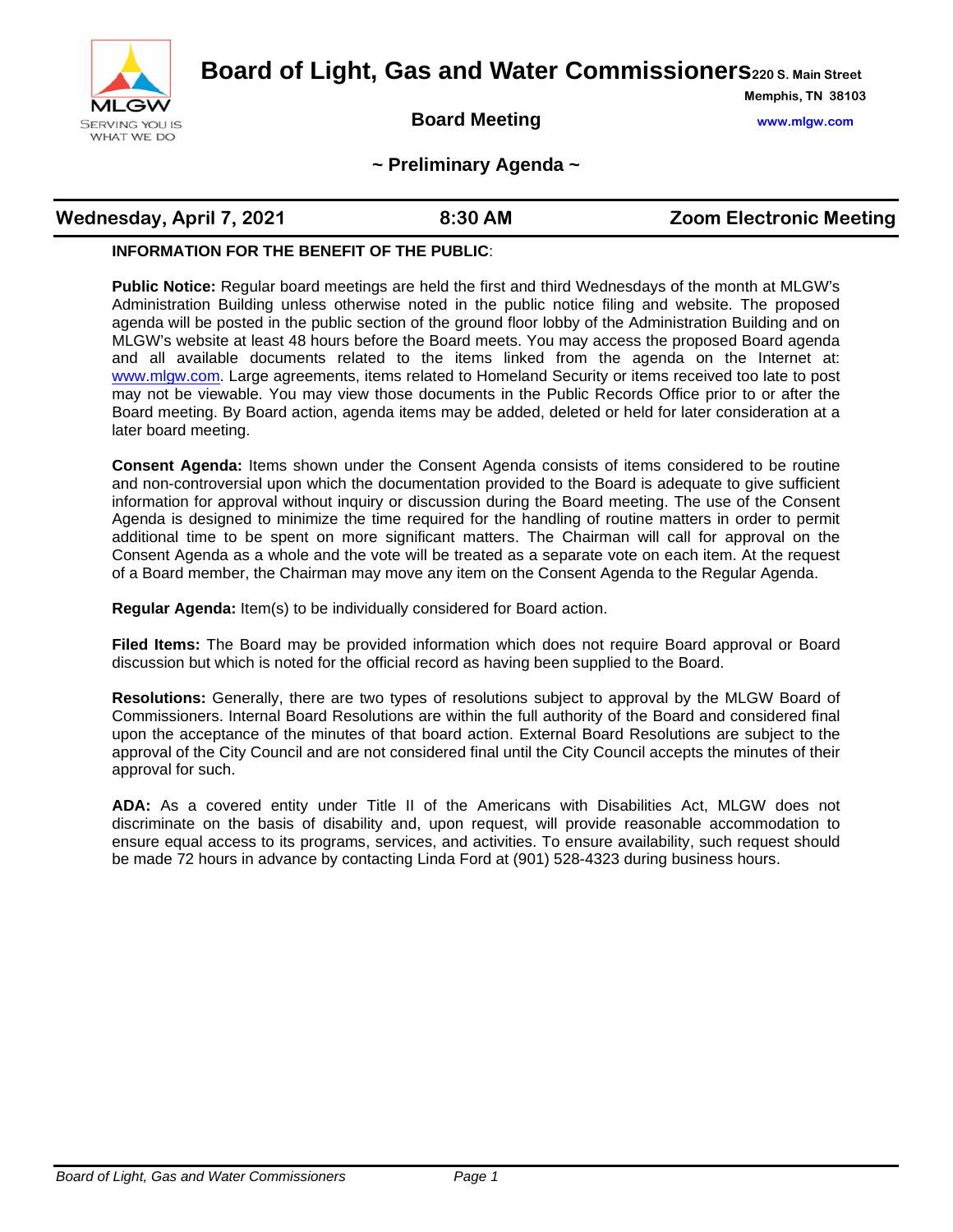#### **CALL TO ORDER AND OPENING REMARKS:** Chairman Graves

*Our Meeting today is being conducted electronically in order to protect public safety and welfare*  and to prevent the spread of COVID-19 in Memphis and Shelby County. Board members will *participate and vote without being present as permitted in Executive Order No. 78 issued by the Governor of the State of Tennessee on February 26, 2021. An audio recording of the Meeting will be available to the public within 48 hours through the MLGW website at www.mlgw.com <http://www.mlgw.com>. Without objection from any Board member we will proceed with the published agenda.*

# **PLEDGE OF ALLEGIANCE:** Chairman Graves

*Chairman Graves will lead the Pledge of Allegiance.*

# **ROLL CALL:** Dana Jeanes

# **APPROVALS:**

Approve Minutes of the Meeting of March 17, 2021 and March 31, 2021.

# **CITY COUNCIL ACKNOWLEDGEMENTS & UPDATE:** Dana Jeanes

Receipt of Certified Copies of City Council Resolutions dated March 16, 2021, Items 17 through 27.

# **PRESENTATIONS:**

(None)

# **GENERAL STATEMENTS FROM THE PUBLIC:**

*Chairman Graves will read through submitted requests provided by Corporate Communications from [corpcomm@mlgw.org.](mailto:corpcomm@mlgw.org)*

### **PRESIDENT'S BRIEFING:**

1. Review of Consent Agenda - J. T. Young

(President's Briefing Continued on Page 4)

# **CONSENT AGENDA**

(Items 1 through 8)

#### **CHIEF CUSTOMER OFFICER**  (None)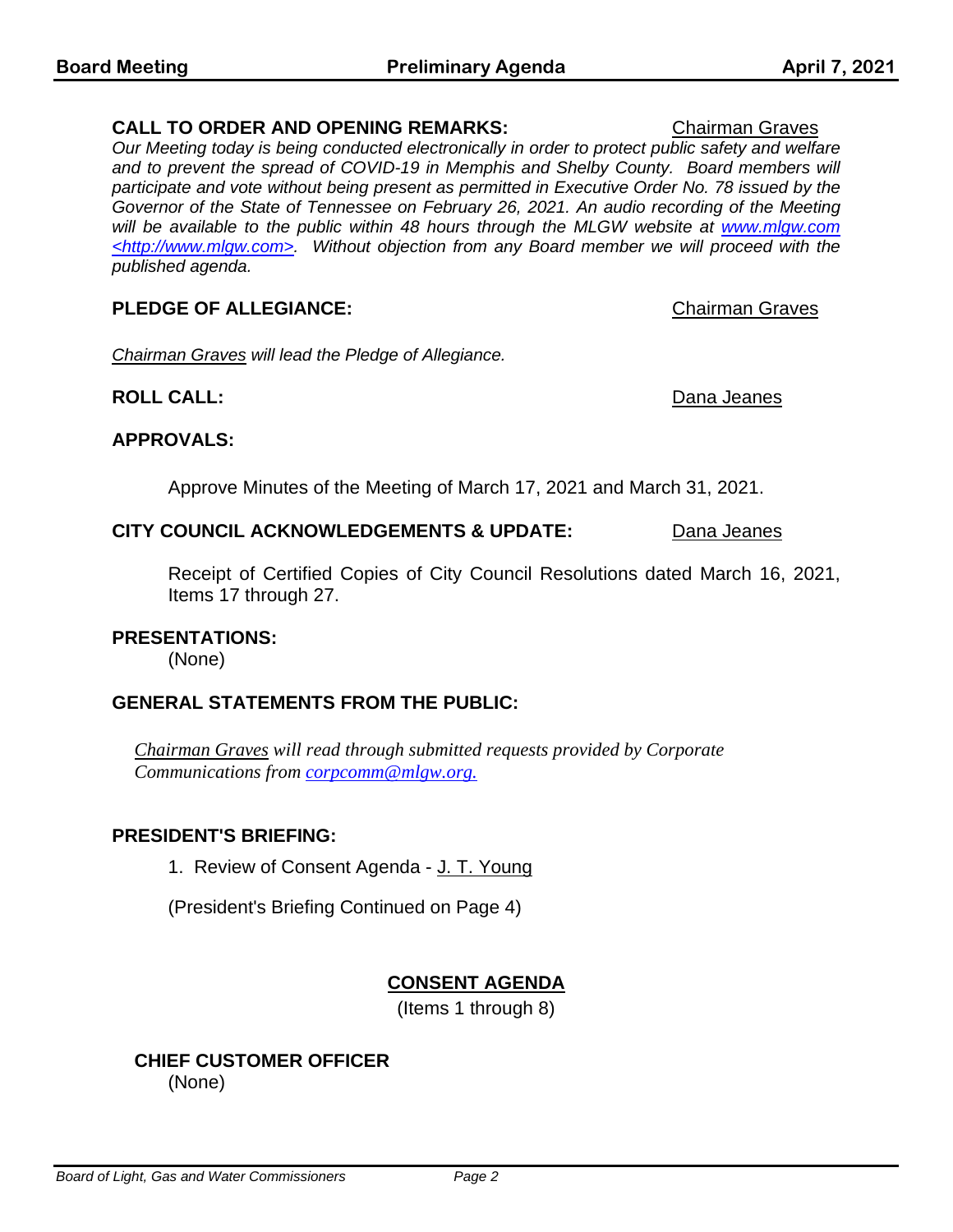## **CHIEF INFORMATION OFFICER**

(None)

**CHIEF PEOPLE OFFICER**  (None)

**COMMUNITY & EXTERNAL AFFAIRS**  (None)

# **DESIGN CONSTRUCTION & DELIVERY**

(None)

### **ENGINEERING & OPERATIONS**

- 1. Resolution approving payment of annual sewer discharge fee for the 2020 filter backwash discharge to City of Memphis in the amount of \$572,504.87. (Nick Newman) (REQUIRES CITY COUNCIL APPROVAL)
- 2. Resolution awarding Contract No. 12284, Uniform Rental and Cleaning, to Clean Uniforms, in the funded amount of \$101,640.00. (Randy Orsby) (REQUIRES CITY COUNCIL APPROVAL)

### **PRESIDENT**

(None)

# **SVP, CFO & CAO, FINANCE**

- 3. Resolution approving Change No. 15 to Contract No. 10793, Professional Portfolio Software with Advent Software, Incorporated, in the funded amount of \$33,408.11. (This change is to renew the current contract for an additional year for the period covering May 11, 2021 through May 10, 2022. MLGW is requesting approval of continuous maintenance support of the acquired system, which can only be performed by Advent Software, Incorporated.) (Randy Orsby) (REQUIRES CITY COUNCIL APPROVAL)
- 4. Resolution approving Water PILOT payments to be made to the City of Memphis to be borne by the City's Water System for the City's fiscal years ending June 30, 2021 through June 30, 2025. Incremental payments for fiscal years 2021 and 2022 equate to \$2,000,000 per fiscal year; fiscal year 2023 payment equates to \$2,100,000; fiscal year 2024 equates to \$2,200,000; and fiscal year 2025 equates to \$2,300,000. In addition, the resolution allows incremental water payments at the same level at the City's year ending after June 30, 2025. (Dana Jeanes)

#### **SVP, CHIEF OPERATING OFFICER**  (None)